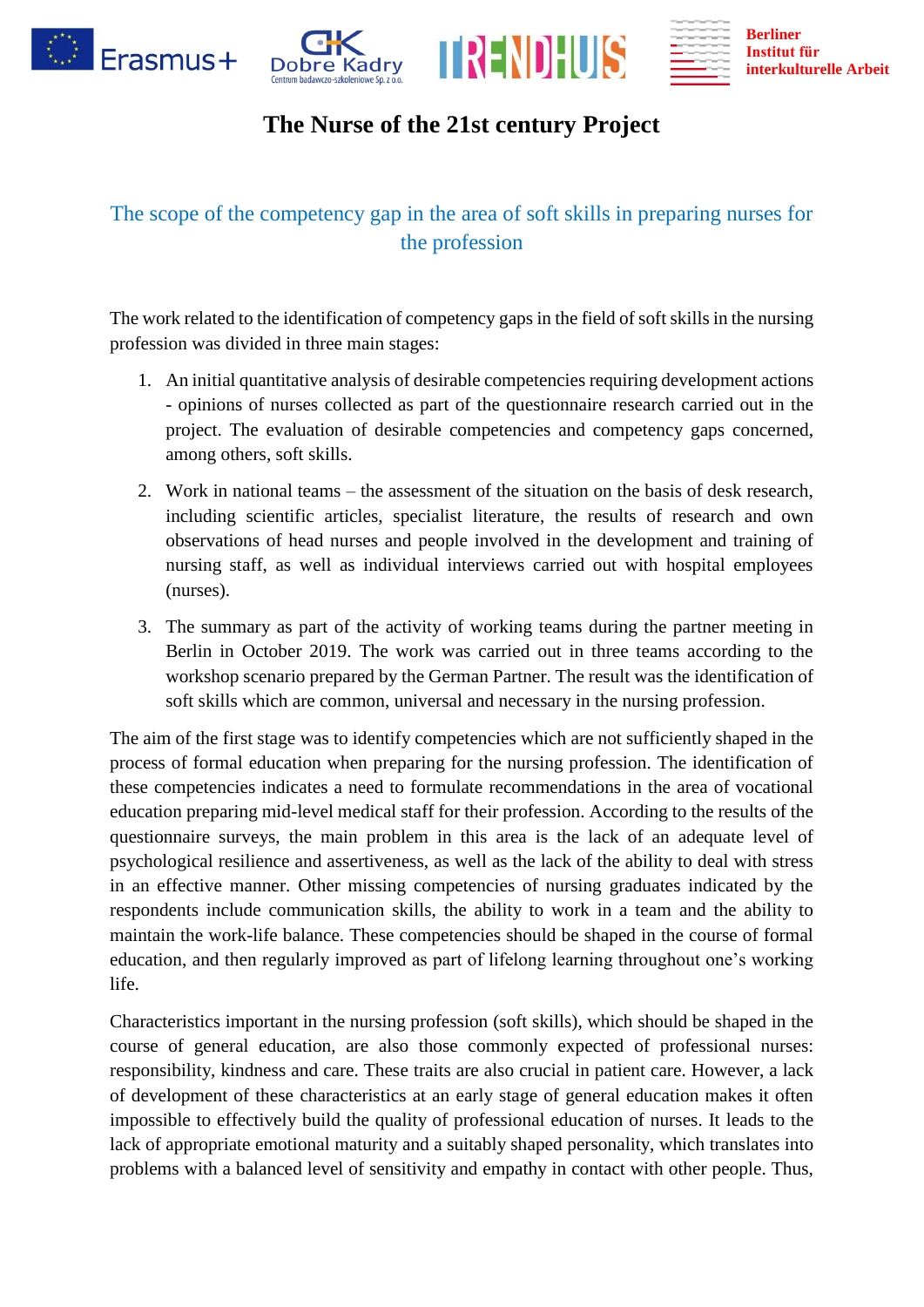these competencies should be verified at the stage of employment or even earlier - during the period of making decisions concerning vocational training. One should take care of the proper development of nurses mainly through individual activities (mentoring, tutoring) as well as by implementing solutions developed by more experienced co-workers.

The results of the second stage pointed to several important competency areas requiring development activities. The first area is connected with the essence of nursing which is based on holistic and individualised care, that is, a holistic approach adapted to patients' expectations. For this approach to work successfully, the work of a nurse, in addition to professional (substantive) skills and appropriate emotional preparation, must be based on the skills of organising own and team's work. The key method is the method of nursing process. Using this method in accordance with the principle "my patient - my nurse" guarantees personalisation of tasks and full responsibility for a given group of patients. Nursing care ceases to be anonymous and the patient gains subjectivity. The ability to use this method is primarily the ability to analyse different aspects, draw conclusions at the stage of planning patient care, as well as to evaluate the effects of care (analytical skills, logical thinking and a comprehensive analysis). In addition to the proper organisation of work, it is also necessary to improve the soft skills important when dealing with patients and other co-workers. In direct conversations with nurses, there is a clear emphasis on the atmosphere at work and the role of a leader. When holding a managerial position, it is important to be able to maintain the right balance between being a master of the profession/authority in a given field of nursing and the head of a nursing team (planning, organising, motivating, leading and supervising).

Other soft skills commonly expected of a good nurse, in addition to those mentioned above, include: patience, the ability to show respect, communication skills (including assertive communication - I respect others and I expect respect from them, too), the ability to listen actively - paraphrasing, the ability to use a phatic function - the function of expression focused on establishing and maintaining contact between interlocutors, social skills, willingness to help, flexibility - the ability to adapt to patients' expectations, a friendly attitude to patients. For the management staff, the desirable competencies include: leadership skills, appreciation of patients and employees, and the ability to provide constructive criticism which allows both parties (the criticising and the criticised one) to find a proper solution to a problem. The appropriate level of psychophysical features such as reflexes, good memory, self-control, honesty and assertiveness is also important.

During the workshops conducted as part of the project meeting in Berlin, it was noted that the work of nurses is based on a holistic care model. However, working conditions prevent its effective implementation – nurses who are burdened with too many duties and who need to take care of numerous patients are not always able to do it the way they would like to. Nurses do see patients' needs but are unable to meet them. The participants of the meeting discussed the importance of soft skills in professional work, with particular emphasis on empathy. They noted that this is one of the most desirable characteristics in the nursing profession. However, being empathic to patients, their families, doctors, colleagues and other people working in the hospital may become one of the reasons for occupational burnout. According to the meeting participants, the most important and desirable ability is the one which enables nursing staff to set boundaries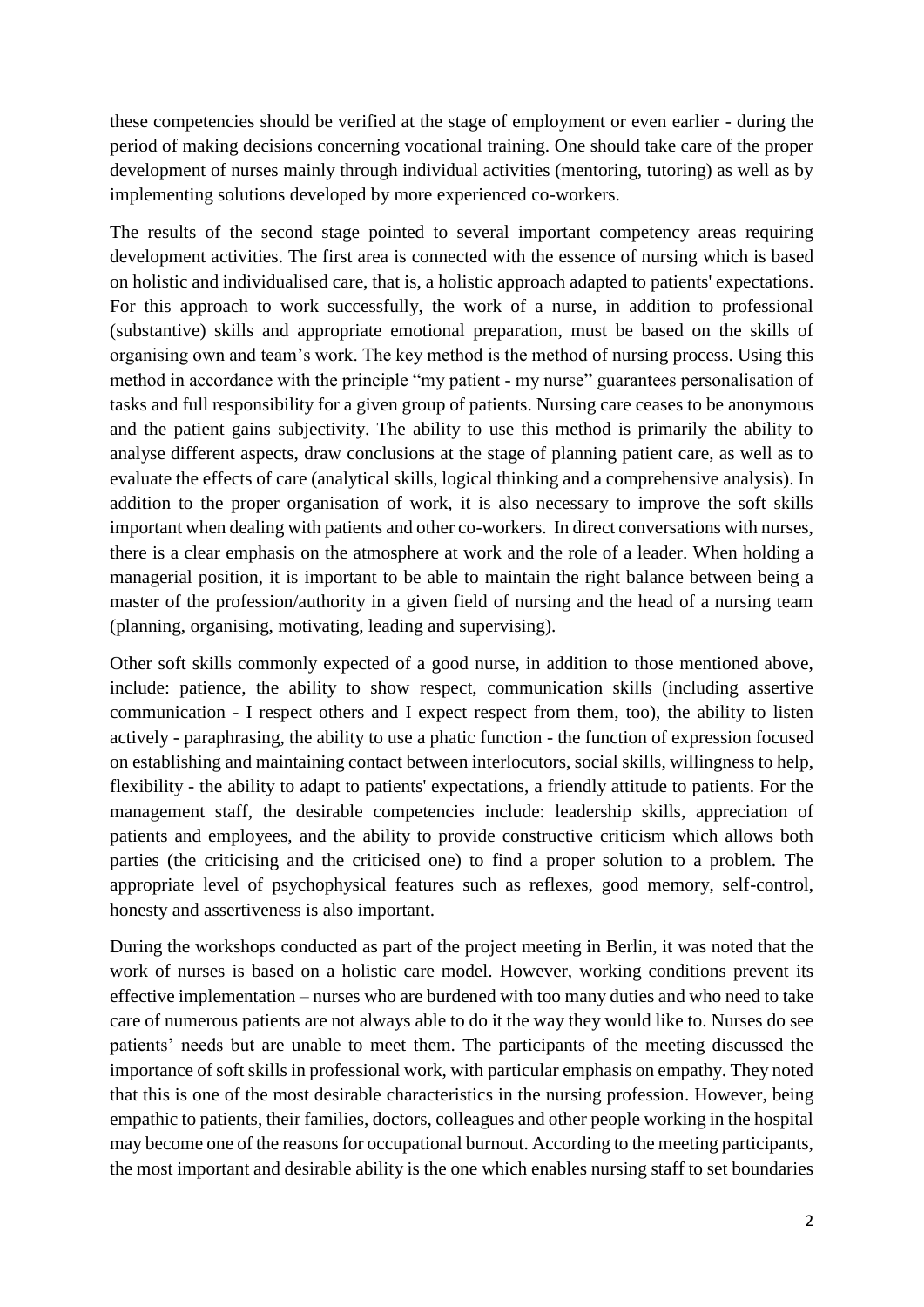and build bridges. This skill has been named "a competency of oneself", that is, the ability to take care of oneself. Great importance was assigned to the ability to create relationships with both patients and other co-workers, whereas key meaning – to communication skills, teamwork skills, flexibility, analytical skills, the ability to reflect, the ability to discover existing dependencies and solve problems, and to look at different things from a broader perspective. The meeting participants also remarked that it is very important to be able to transfer possessed soft skills to different areas of professional work and to use them in a flexible way depending on the situation.

It is worth noting that soft skills have many levels of advancement and therefore can and should be constantly developed throughout the entire professional life of nurses. However, the problem is the measurability of their level. Therefore, as one of the good solutions, the meeting participants suggested experience-based activities which allow nurses to become aware of their own skills (levels and resources) in relation to the requirements of everyday situations in the nursing profession. Shaping the right attitudes towards patients and their families (empathy, syntony, patience, kindness, smile, body language, etc.) can be done through exercises/workshops in which nurses play the role of a sick person, e.g. a patient lying in bed (spending 1 day in bed with full dependence on other people around) or a patient with diabetes (e.g. taking blood samples and testing the sugar level for 3 days). Another proposal concerned a joint training course which would be attended by all professional groups (doctors, nurses, laboratory diagnosticians, physiotherapists, etc.) and which would be aimed at shaping the correct relations between co-workers - improving communication skills of the entire therapeutic team, which should then translate into an appropriate atmosphere in the workplace. Among other important competencies with clear gaps observed in all partner countries, one identified the following: the ability to organise own and team's work, the ability to use foreign languages and the ability to use search engines for scientific research. Lifelong learning should also focus on the ability to maintain the right balance between work and personal life and the ability to rest effectively. It is very important to constantly develop assertive communication skills and competencies which help to cope with stressful situations (I respect others and I expect respect from them, too). In the case of selected employees, a lot of importance was assigned to training courses in the field of customer-orientation (that is, patient orientation, their needs and expectations).

## Summary

The main gaps identified in the field of soft skills in the preparation of nurses for their profession concern four areas which require continuous development activities:

- ⎯ psychosocial skills, including psychological resilience, assertiveness, the ability to deal with pressure and stress in an effective manner, as well as empathy,
- ⎯ skills necessary for effective functioning in teams and maintaining contact with patients and their families: communication skills (including assertive communication, creating relationships with patients and co-workers), effective group work (including cooperation within various professional groups), ability to organise own and team's work in the case of management representatives (including the ability to maintain the